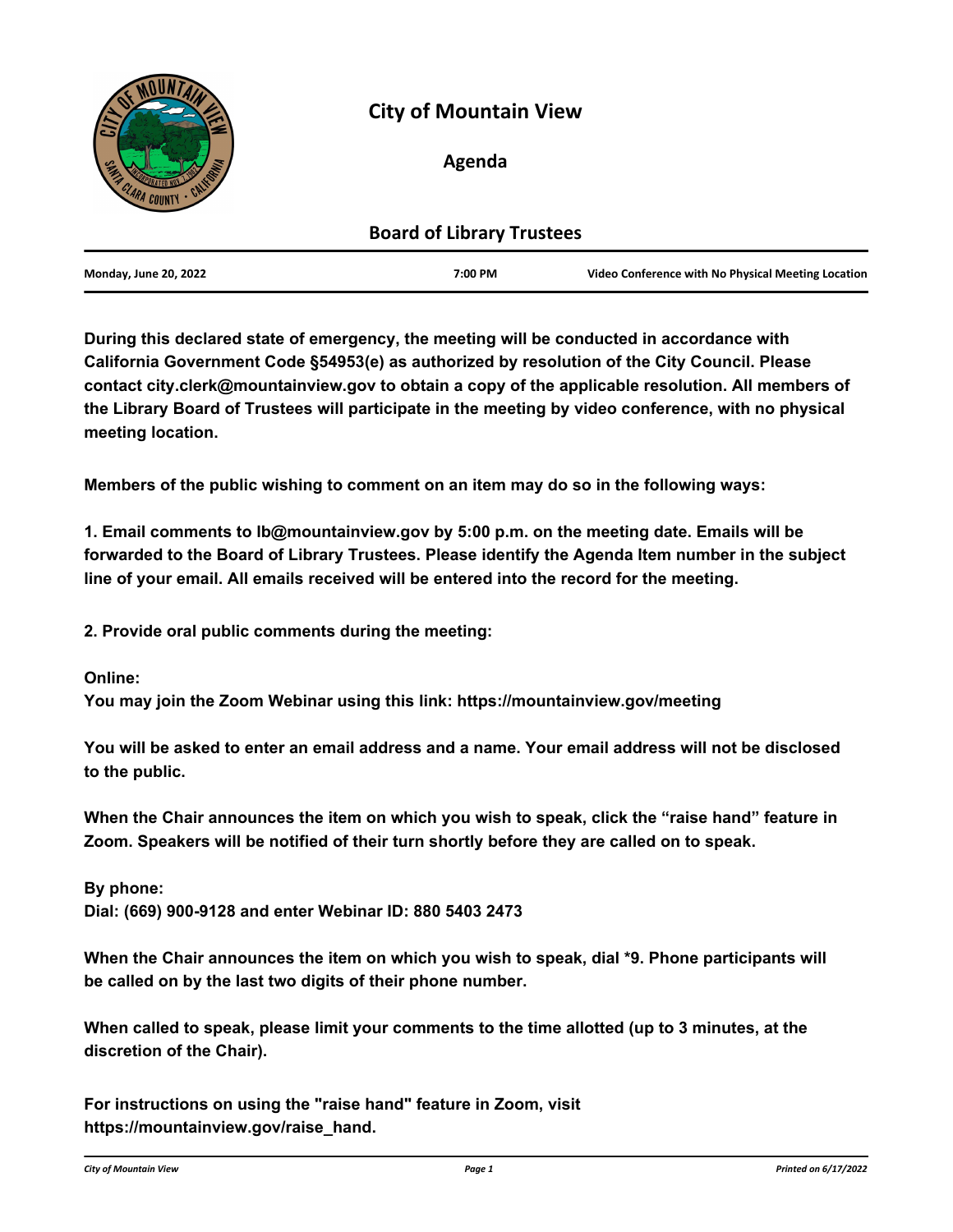#### **1. CALL TO ORDER**

## **2. ROLL CALL**

#### **3. MINUTES APPROVAL**

**3.1** [Approval of Minutes from the April 18, 2022 Meeting](http://mountainview.legistar.com/gateway.aspx?m=l&id=/matter.aspx?key=6436)

*Recommendation:* Approve Minutes from the April 18, 2022 Meeting. Attachments: **[Board of Library Trustees Meeting Minutes for April 18, 2022 - DRAFT](http://mountainview.legistar.com/gateway.aspx?M=F&ID=e70dd332-8aca-475d-9fb1-917d39a1b593.pdf)** 

#### **4. ORAL COMMUNICATIONS FROM THE PUBLIC**

*This portion of the meeting is reserved for persons wishing to address the Board on any matter not on the agenda. Speakers are limited to three minutes. State law prohibits the Board from acting on non-agenda items.*

## **5. DONATIONS**

#### **6. PRESENTATIONS**

#### **7. UNFINISHED BUSINESS**

#### **8. NEW BUSINESS**

**8.1** [Approval of the Computer and Network Use Policy](http://mountainview.legistar.com/gateway.aspx?m=l&id=/matter.aspx?key=6560)

*Recommendation:* Review and approve Computer and Network Use Policy draft.

[Computer and Network Use Policy draft](http://mountainview.legistar.com/gateway.aspx?M=F&ID=d9448f76-595d-4652-b7bc-d217557ff798.pdf) *Attachments:*

**8.2** [Library Board Name](http://mountainview.legistar.com/gateway.aspx?m=l&id=/matter.aspx?key=6557)

*Recommendation:* To discuss Library Board name.

#### **9. BOARD/STAFF ANNOUNCEMENTS, UPDATES, REQUESTS, AND COMMITTEE REPORTS**

*No action will be taken on any questions raised by the Board at this time.*

**9.1** [Library Board Director's Report](http://mountainview.legistar.com/gateway.aspx?m=l&id=/matter.aspx?key=6558)

*Recommendation:* Review Library Director's report.

[Library Board Director's Report](http://mountainview.legistar.com/gateway.aspx?M=F&ID=811e714f-d5b3-4e39-8dae-10d46af5ef44.pdf) *Attachments:*